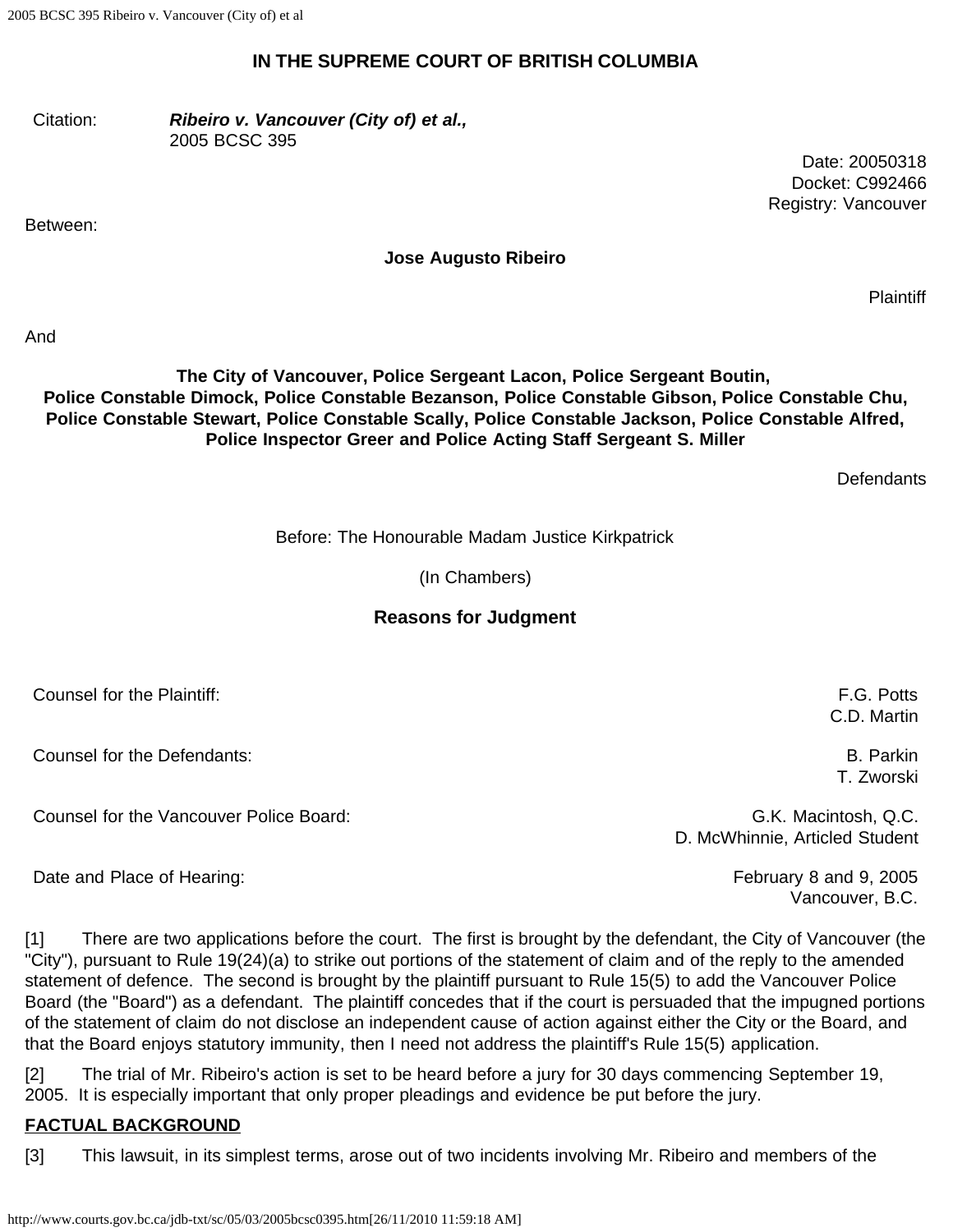Vancouver Police Department ("VPD" or the "police"). Mr. Ribeiro owns a home in the City. He suffers from a mental illness.

[4] The factual background, as disclosed by the statement of claim, is as follows.

[5] On December 15, 1998, a community mental health worker asked the police to accompany the worker and two medical doctors to Mr. Ribeiro's home so that they could assess Mr. Ribeiro under the provisions of the *Mental Health Act*, R.S.B.C. 1996, c. 288.

[6] Mr. Ribeiro alleges that the police knew or ought to have known that he was fearful of the police and was paranoid about chemical agents and damage to his property. He alleges that the police owed a duty to appreciate that they were dealing with mental illness and not criminal activity, and should have referred the matter to the police unit trained to deal with such matters. That unit is called "Car 87." It consists of a police constable, a mental health worker, and a psychiatric nurse. Car 87 had had previous recent dealings with Mr. Ribeiro.

[7] Mr. Ribeiro alleges that on December 15 the police found his home unoccupied but nevertheless entered it without a warrant, searched the home, including his locked bedroom, and seized and disposed of certain of his property.

[8] On December 17, 1998, the community health worker again requested police assistance to accompany the worker and two medical doctors to Mr. Ribeiro's home to perform a *Mental Health Act* assessment. Mr. Ribeiro alleges that the police again failed in their duty to avail themselves of mental health resources. He further alleges that the police overreacted in bringing at least 20 police officers to his home, including the emergency response team armed with sniper rifles, fully automatic MP5 weapons, two Arwen 37 guns, bullet-proof vests, tear gas canisters, gas masks, a hooligan tool, a battering ram, and a loud hailer. As well, a separate police dog unit and approximately 15 additional general duty police officers were present at Mr. Ribeiro's home.

[9] Mr. Ribeiro says that the police unlawfully entered his home, ordered his elderly mother and others out of the home, and cut off water and electrical services. Mr. Ribeiro retreated to his bedroom and refused to surrender into police custody. The police fired an Arwen round through his bedroom door. They broke his bedroom window. They utilized the battering ram on his bedroom door. Mr. Ribeiro then retreated to his *en suite* bathroom. The police fired more Arwen rounds through the bathroom door. About five minutes later, the police fired gas-tipped rounds and then OC gas into the bedroom, rendering the home uninhabitable. Mr. Ribeiro left the bathroom. The police fired Arwen and machine gun rounds at him. Mr. Ribeiro was struck by three rounds from an MP5 machine gun.

## **RULE 19(24)(a) APPLICATION**

[10] The Supreme Court of Canada defined the test to be applied under Rule 19(24) in *Hunt v. Carey Canada Inc.*, [1990] 2 S.C.R. 959 at **[** 33:

Thus, the test in Canada governing the application of provisions like Rule 19(24)(a) of the British Columbia Rules of Court is the same as the one that governs an application under R.S.C. O. 18, r. 19: assuming that the facts as stated in the statement of claim can be proved, is it "plain and obvious" that the plaintiff's statement of claim discloses no reasonable cause of action? As in England, if there is a chance that the plaintiff might succeed, then the plaintiff should not be "driven from the judgment seat". Neither the length and complexity of the issues, the novelty of the cause of action, nor the potential for the defendant to present a strong defence should prevent the plaintiff from proceeding with his or her case. Only if the action is certain to fail because it contains a radical defect ranking with the others listed in Rule 19(24) of the British Columbia Rules of Court should the relevant portions of a plaintiff's statement of claim be struck out under Rule 19(24)(a).

[11] In this action, Mr. Ribeiro advances four distinct claims. The first three may be summarized as follows:

- (a) the unlawful entry and seizure of the plaintiff's property by members of the VPD on December 15, 1998;
- (b) the unlawful entry and shooting of the plaintiff by members of the VPD on December 17, 1998; and
- (c) the failure of the defendants to properly investigate the incident of December 17, 1998, which led to criminal charges being laid against the plaintiff.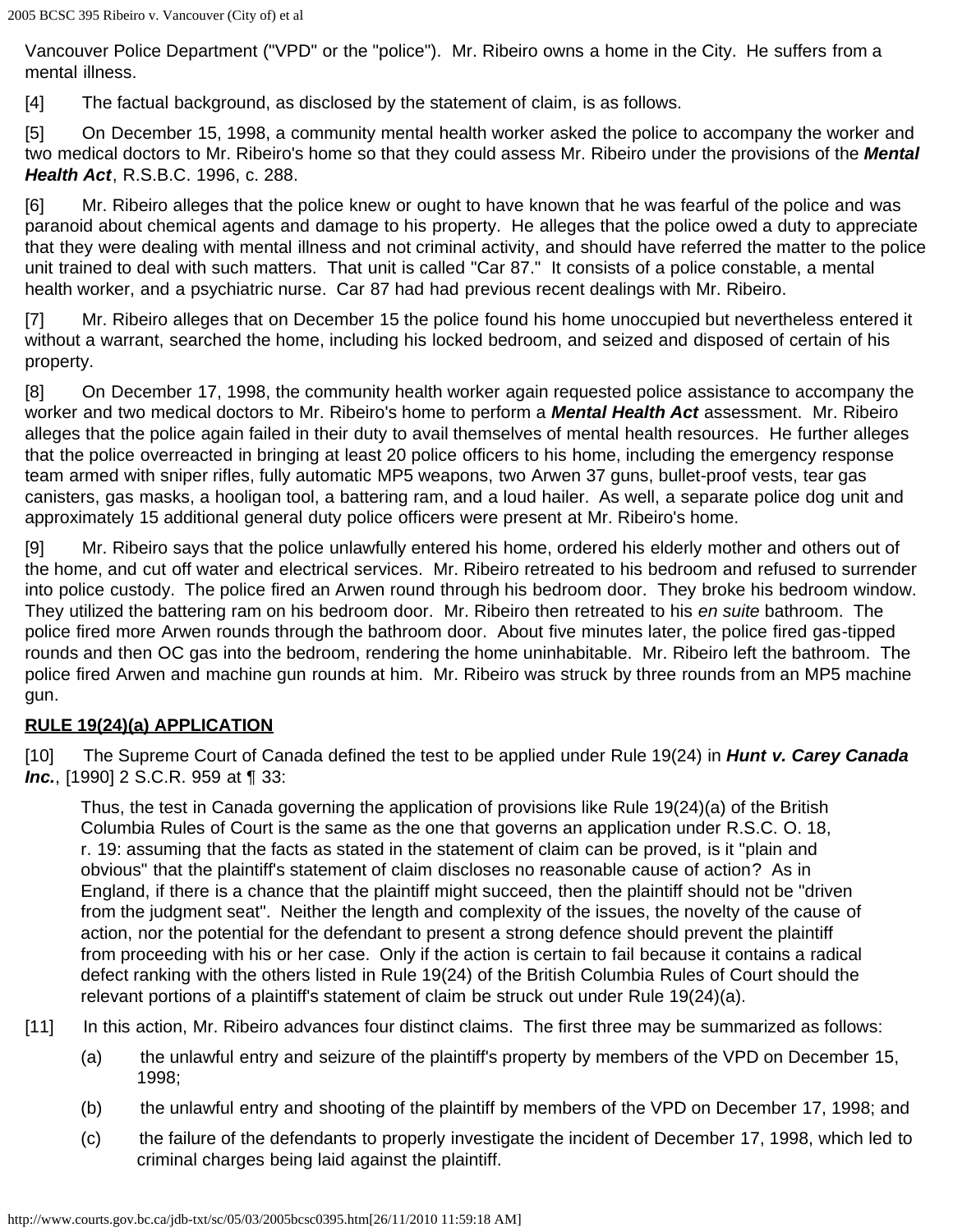[12] The City does not seek relief under Rule 19(24) in respect of those portions of the statement of claim. Indeed, the City submits that if Mr. Ribeiro can prove those allegations, then the City is vicariously liable.

[13] However, the City argues that paragraphs 55 to 66 of the statement of claim should be struck because the City did not owe an independent private law duty of care to Mr. Ribeiro. Mr. Ribeiro has said that, if he succeeds in his motion to add the Board as a defendant, he will amend his statement of claim to allege the claim set out in paragraphs 55 to 66 against the Board as well. The Board, like the City, argues that it does not owe an independent private law duty of care to Mr. Ribeiro and further that the Board is not a legal entity which can be sued.

[14] Paragraphs 55 to 66 of the statement of claim read as follows:

55. The Plaintiff pleads and relies upon the provisions of the **Police Act**, and particularly Section 15 thereof, and says that the City is legally obliged to provide proper policing services to all citizens of Vancouver, and to provide adequate equipment and supplies for the provision of such proper policing services.

56. Further, the Plaintiff says that at all material times, the City knew or ought to have known that in a metropolitan city the size of the City of Vancouver, that policing services would have to be provided to citizens suffering mental health problems including, but not restricted to, sufferers of paranoid schizophrenia and/or other mental health problems of a delusional nature, which mental health problems could, and would, involve violent behavior.

57. The Plaintiff further says that at all material times, the City knew or ought to have known that due to such mental health problems, citizens suffering from such afflictions would come into contact with the VPD and/or the ERT, and at such times, could or would pose a danger to themselves or others.

58. The Plaintiff says that in such circumstances the City owed a duty of care to such citizens, and to the Plaintiff, to ensure:

- (a) that the VPD and the ERT had proper policies in place to effectively and safely deal with such citizens;
- (b) that the selection criteria for appointment to the ERT disqualified any person who lacked the capacity and maturity required to exercise sound judgment in high stress situations; and that no person with a history of disciplinary complaints and/or infractions, and/or bad judgment was so employed;
- (c) that continued employment with the ERT was contingent upon an ongoing record of reasonable responses in high stress situations and a demonstrated capacity to refrain from the use of lethal force save in circumstances where it was clearly required;
- (d) that proper and adequate training was available to members of the VPD and the ERT as to how best to deal with citizens suffering from mental illness;
- (e) that insofar as the VPD was called upon, in the course of its duties, to deal with delusional and/or potentially violent citizens, that the responding officers and, in particular, the ERT:
	- (i) had the necessary training to appreciate that procedures for dealing with violent criminal individuals were not suitable or appropriate for dealing with mentally ill citizens;
	- (ii) were provided with ongoing access to trained professionals skilled in dealing with mentally ill citizens;
	- (iii) were provided with, and trained in the use of available non-lethal resources for the application of force in respect of such persons;
	- (iv) had clear and cogent written guidelines as to the appropriate chain of command and refrained from the gradual escalation of violence in such situations, and/or refrained from the use of other police tactics suitable for individuals not suffering from any form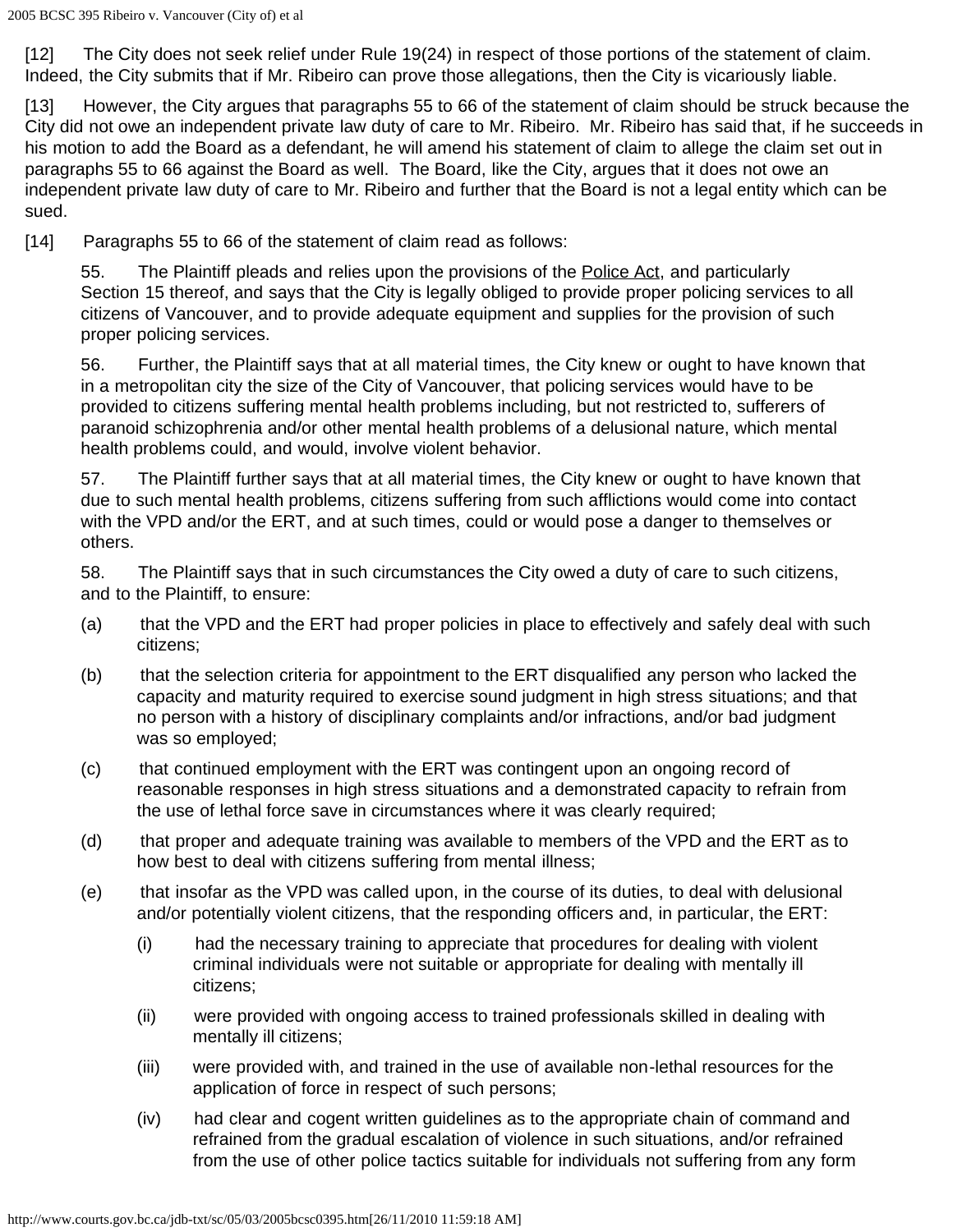of mental illness, but wholly unsuitable for dealing with mentally ill persons.

59. The Plaintiff says, and the fact is, that generally, and in respect of this case, the City, contrary to the provisions of the Police Act, and negligently:

- (a) had no, or inadequate, procedures in place for the selection and retention of ERT personnel;
- (b) had no, or alternatively inadequate, policies and procedures in place requiring the VPD and the ERT to effectively and safely deal with mentally ill and/or delusional citizens;
- (c) provided no, or alternatively inadequate, training to members of the VPD and/or the ERT in respect of dealing with violent and/or delusional mentally ill persons;
- (d) failed to ensure that members of the ERT required to deal with delusional or potentially violent mentally ill persons:
	- (i) distinguished between violent criminals and mentally ill persons;
	- (ii) had access to trained professionals skilled in dealing with mentally ill persons;
	- (iii) were provided with and trained in the use of available non-lethal resources for the application of force in such circumstances;
	- (iv) were properly trained in techniques suitable for dealing with mentally ill persons and trained not to use the incremental application of force in any such circumstance, save for the protection of the public, members of the ERT, and/or the citizen;
	- (v) had no, or alternatively inadequate written procedures for the sharing of information between the VPD and the Vancouver Richmond Health Board in respect of apprehensions pursuant to Section 28 of the Mental Health Act;
	- (vi) had no, or alternatively inadequate policies and procedures in place requiring Car 87 or like Unit intervention in all situations involving VPD interaction with mentally ill persons;
	- (vii) provided inadequate funding to make Car 87 services available on a twenty-four (24) hour basis and/or to provide such additional Car 87 Units as were reasonably required in a metropolitan area the size of the City of Vancouver.

60. The Plaintiff says that the City's said negligence and breaches of the Police Act caused or materially contributed to his losses and damage as aforesaid, and the Plaintiff seeks damages from the City by reason thereof.

61. Further, the Plaintiff says that both prior to and subsequent to the Incident, the City was and is well aware that the VPD's existing policies and procedures for the selection and retention of ERT personnel, and the policies, procedures, and equipment utilized by the ERT in respect of dealing with violent and/or delusional mentally ill persons were non-existent, or alternatively defective and inadequate and dangerous, in that in the years preceding the Incident, and subsequent to it, members of the VPD and ERT have shot and killed, and grievously wounded, numerous other mentally ill citizens in circumstances similar to the Incident, the full particulars of which being presently unknown to the Plaintiff but including:

- (a) the death of Charles Albert Wilson on or about October 8, 1996, who was shot and killed by the Defendant, Sgt. Lacon, in company of the Defendant, Constable Dimock;
- (b) the death of Thomas Alcorn, who was shot and killed on or about December 3, 1997 by a member of the VPD;
- (c) the death of Sai Ming Wai, who was shot and killed on or about December 14, 1999, outside the mental care facility where he resided, by a member of the VPD;
- (d) the wounding, on or about April 2000, by a Constable D. Gibson of the VPD, of a Mr. Fernandez; which latter individual suffered from mental illness.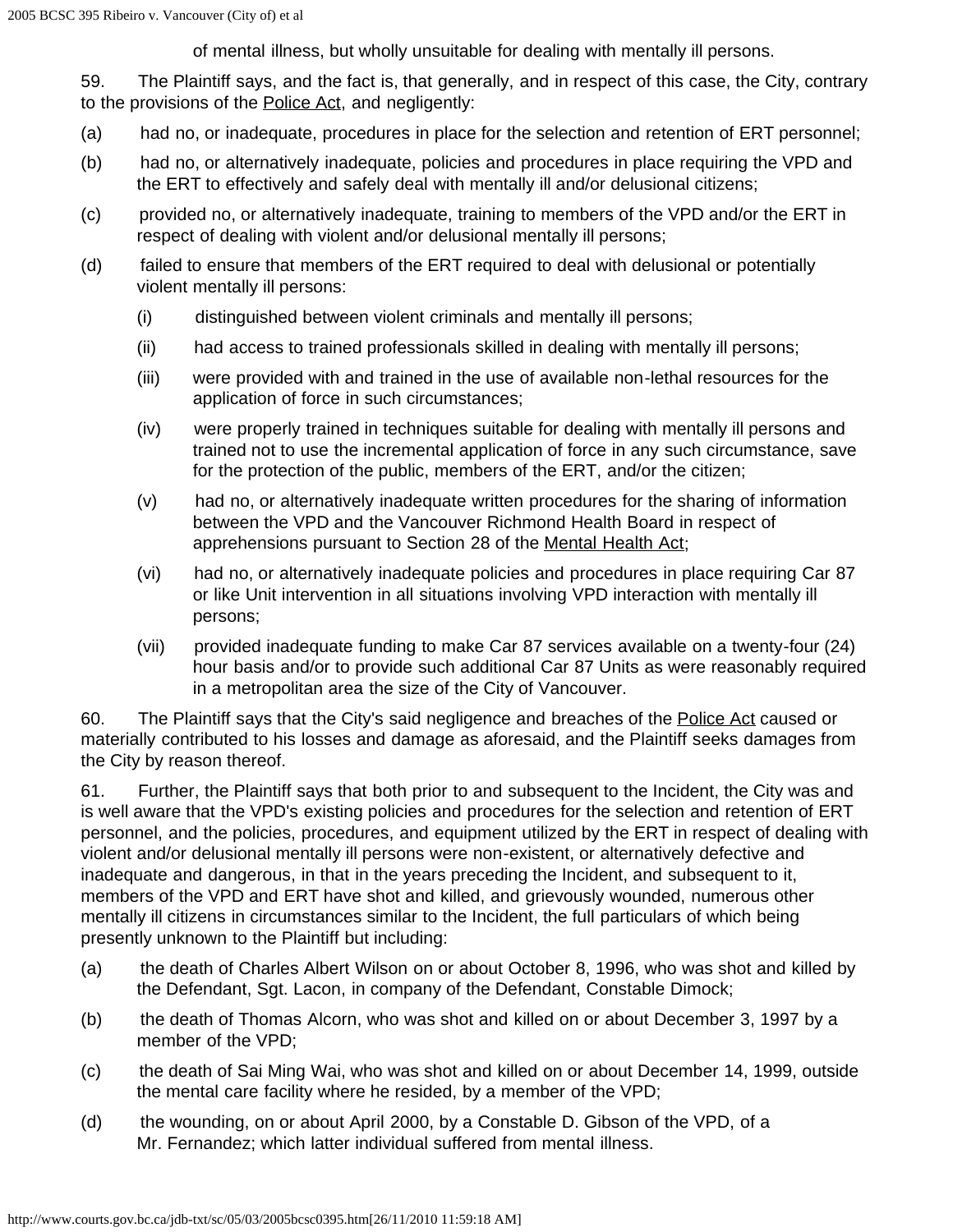62. Further, the Plaintiff says that the City and the VPD and in particular, the ERT, have been repeatedly warned that their existing equipment and training, and their policies and procedures, in respect of dealing with mentally ill persons, were and are wholly defective, inadequate, and dangerous in that there have been Coroner's Inquests recommending changes, substantial media comment and news coverage to that effect, and representations to the City and the VPD from various mental health lobby groups that the existing practices were unsafe and that change was and is required, which recommendations, media comment, and representations have been wholly ignored, or alternatively, not adequately implemented or addressed by the City.

63. The Plaintiff says that the full particulars of such Coroner's Recommendations, media coverage, and warnings and representations from mental health groups, are not presently known to him, but include:

- (a) media coverage and comment in respect of the deaths and injury of the individuals identified in paragraph 61 herein;
- (b) Coroner's Recommendations in respect of the deaths of Charles Albert Wilson, Thomas Alcorn, and Sai Ming Wai;
- (c) Warnings and Recommendations from the Coast Foundation, the Patient Empowerment Society, the Canadian Mental Health Society, and the Provincial Mental Health Advocate.

64. The Plaintiff says that had the City taken any reasonable steps to heed such warnings and/or implement such changes as were recommended, his home would not have been invaded and damaged, he would not have been shot and injured, and he would not have faced criminal charges but instead would have received medical treatment, and the Plaintiff says that he has suffered damage and loss thereby.

65. Further, or in the alternative, the Plaintiff says that given the number of deaths and woundings of mentally ill persons by members of the VPD and/or ERT, and given the aforesaid warnings and recommendations, the City had a duty to properly monitor and control the selection and retention of ERT personnel and to thereafter properly monitor and control the members of the VPD and ERT and, that in breach of such duty, the City has refused and/or neglected and/or failed to do so and the Plaintiff has suffered loss and damage thereby.

66. The Plaintiff says further, that in such circumstances, the City's ongoing failure to provide adequate resources and training and to implement reasonable policies and procedures in respect of selection and retention of ERT personnel and in respect of VPD and ERT interaction with mentally ill persons, and failure to properly monitor and control the VPD and ERT, is grossly negligent, scandalous, callous, high handed, arbitrary, and arrogant, and deserving of punishment and censure and the Plaintiff seeks aggravated, exemplary and punitive damages as against the City thereby.

[15] The essential gravamen of the impugned portions of the statement of claim is that the City's police services generally, and the training of its police officers specifically, were inadequate to deal with persons, like Mr. Ribeiro, who suffer from mental illness.

## **ISSUE**

[16] The principal issue to be decided is whether it is plain and obvious that the City and/or the Board do not owe to Mr. Ribeiro a private law duty of care to provide proper policing services in dealing with mentally ill persons. A secondary issue is whether the Board is a legal entity capable of being sued.

## **LEGAL FRAMEWORK**

[17] Two recent decisions of the Supreme Court of Canada are of particular assistance in the analysis of the legal issue before the court: *Cooper v. Hobart*, [2001] 3 S.C.R. 537; and *Odhavji Estate v. Woodhouse*, [2003] 3 S.C.R. 263.

[18] In *Odhavji*, the estate and family sued the police officers involved in the fatal shooting of Mr. Odhavji. The police officers did not comply with the requests of the Special Investigation Unit that was investigating the fatal shooting. Under the relevant section of the Ontario *Police Services Act*, R.S.O. 1990, c. P. 15, the members of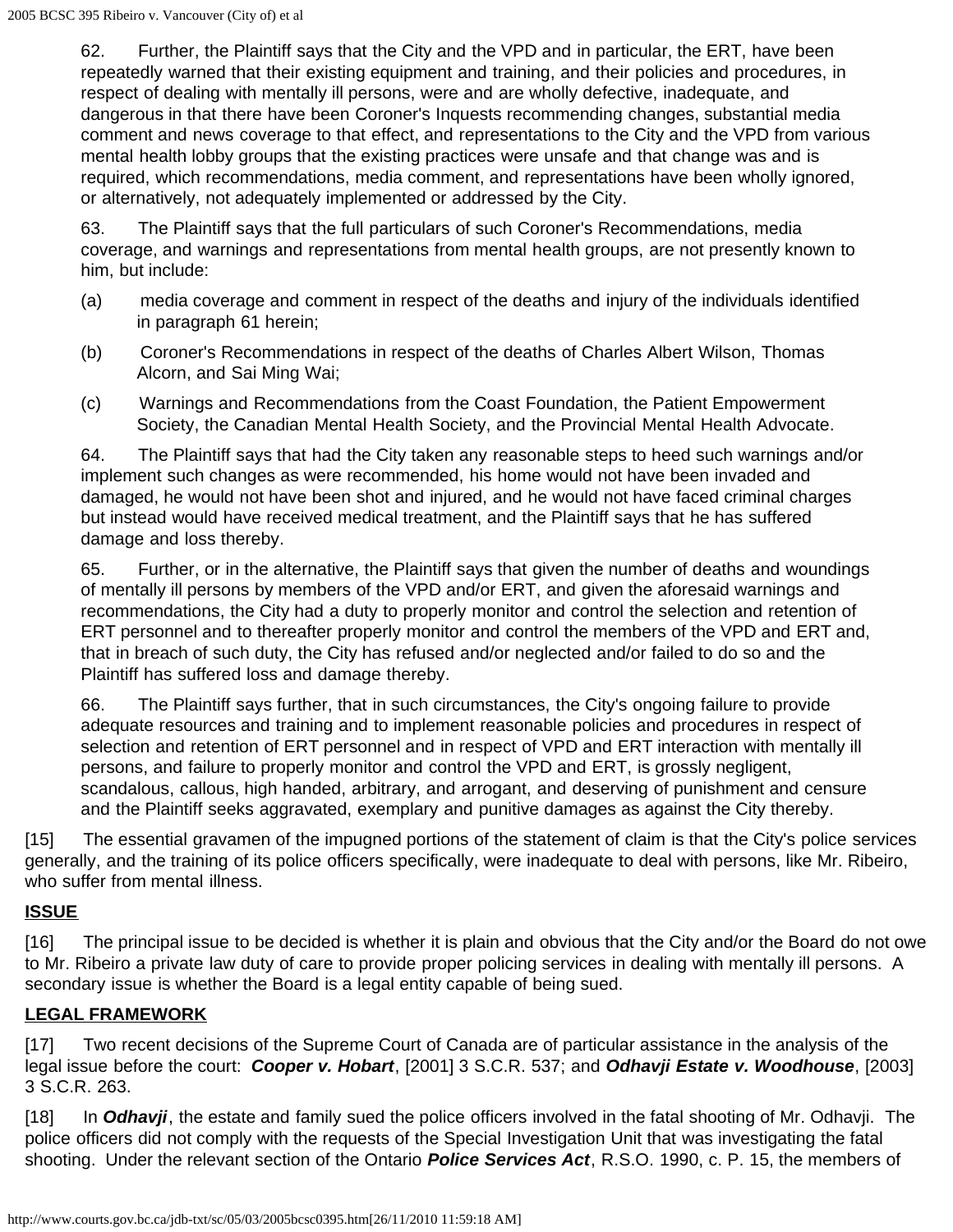the force are under an obligation to cooperate with such investigations. Under another section, the chief of police is required to ensure that members of the force carry out their duties in accordance with the provisions of the Act.

[19] The *Odhavji* action claimed misfeasance in public office against the police officers and the chief of police, and claimed negligence against the chief of police, the police board, and the Province.

[20] The Supreme Court of Canada allowed the actions in misfeasance in public office against the police officers and the chief of police and the action in negligence against the chief to proceed. However, it held that the actions in negligence against the police board and the Province should be struck from the statement of claim.

[21] The Court held at **[64-66:** 

64. The first factor that I consider is the lack of a close causal connection between the alleged misconduct and the complained of harm. As discussed earlier, the fact that a chief of police is in a direct supervisory relationship with members of the force gives rise to a certain propinquity between the Chief and the Odhavjis; the close connection between the Chief's inadequate supervision and the officers' subsequent failure to cooperate with the SIU establishes a nexus between the Chief and the individuals who are injured as a consequence of the officers' misconduct. The Board, however, is much further in the background than the Chief. Unlike the Chief, the Board does not directly involve itself in the day-to-day conduct of police officers, but, rather, implements general policy and monitors the performance of the various chiefs of police. The Board does not supervise members of the force, but, rather, supervises the Chief (who, in turn, supervises members of the force). This lack of involvement in the day-to-day conduct of the police force weakens substantially the nexus between the Board and members of the public injured as a consequence of police misconduct.

65. A second factor that distinguishes the Board from the Chief is the absence of a statutory obligation to ensure that members of the police force cooperate with the SIU. As discussed earlier, the express duties of the Chief include ensuring that members of the force comply with s. 113(9) of the *Police Services Act*. Under s. 31(1), the Board is responsible for the provision of adequate and effective police services, but is not under an express obligation to ensure that members of the force carry out their duties in accordance with the *Police Services Act*. The absence of such an obligation is consistent with the general tenor of s. 31(1), which provides the Board with a broad degree of discretion to determine the policies and procedures that are necessary to provide adequate and effective police services. A few enumerated exceptions aside, the Board is free to determine what objectives to pursue, and what policies to enact in pursuit of those objectives.

66. It is possible, I concede, that circumstances might arise in which the Board is required to address a particular problem in order to discharge its statutory obligation to provide adequate and effective police services. If there was evidence, for example, of a widespread problem in respect of the excessive use of force in the detention of visible minorities, the Board arguably is under a positive obligation to combat racism and the resultant use of excessive force. But as a general matter, courts should be loath to interfere with the Board's broad discretion to determine what objectives and priorities to pursue, or what policies to enact in pursuit of those objectives. Suffice it to say, the Board's decision not to enact additional policies or training procedures in respect of s. 113(9) does not constitute a breach of its obligation to provide "adequate and effective" police services.

[22] The Supreme Court of Canada helpfully summarized the approach to be taken in analyzing whether a duty of care should be imposed at ¶ 30 of the *Cooper* decision:

In brief compass, we suggest that at this stage in the evolution of the law, both in Canada and abroad, the *Anns* analysis is best understood as follows. At the first stage of the *Anns* test, two questions arise: (1) was the harm that occurred the reasonably foreseeable consequence of the defendant's act? and (2) are there reasons, notwithstanding the proximity between the parties established in the first part of this test, that tort liability should not be recognized here? The proximity analysis involved at the first stage of the *Anns* test focuses on factors arising from the relationship between the plaintiff and the defendant. These factors include questions of policy, in the broad sense of that word. If foreseeability and proximity are established at the first stage, a *prima facie* duty of care arises. At the second stage of the *Anns* test, the question still remains whether there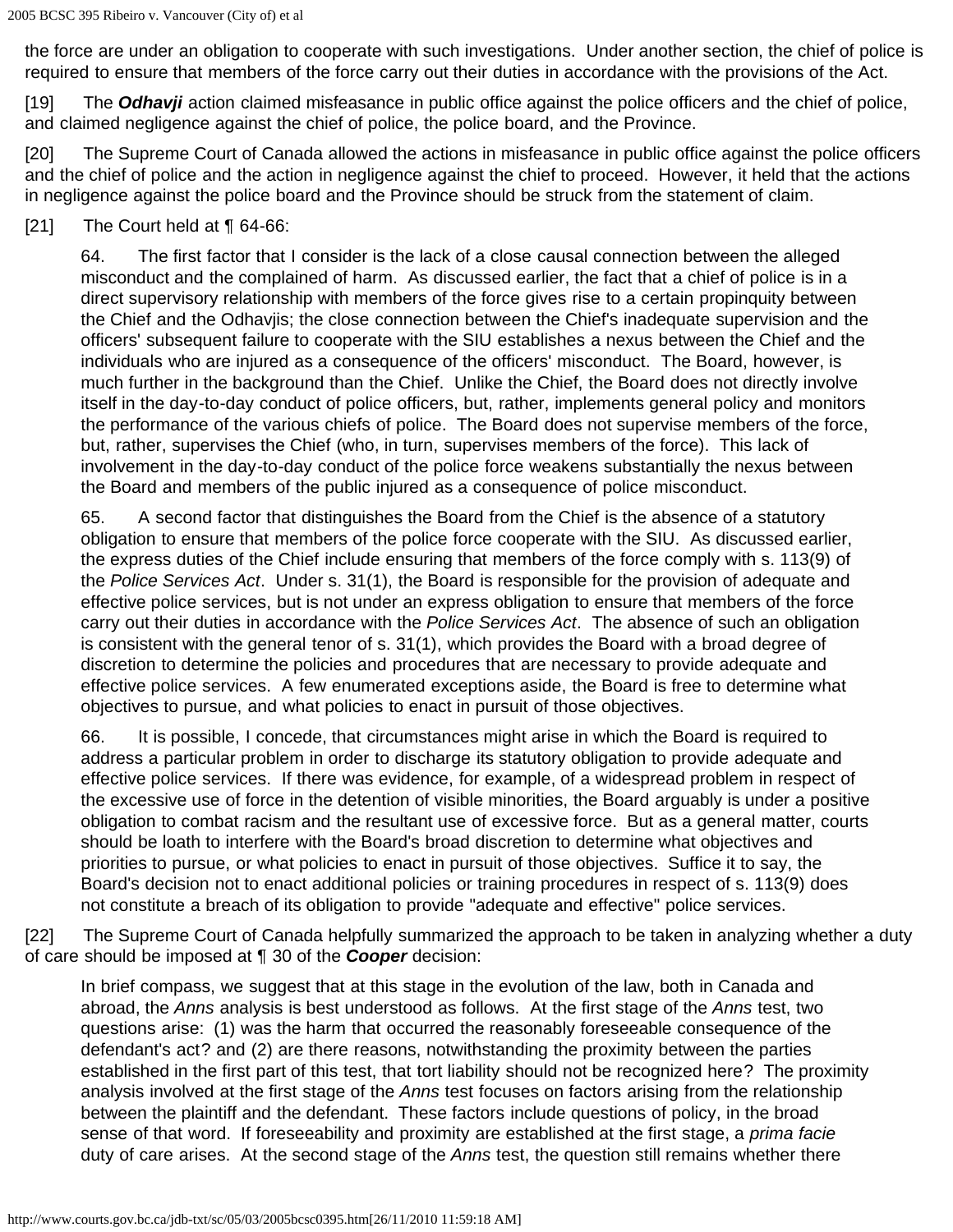are residual policy considerations outside the relationship of the parties that may negative the imposition of a duty of care. It may be, as the Privy Council suggests in *Yuen Kun Yeu*, that such considerations will not often prevail. However, we think it useful expressly to ask, before imposing a new duty of care, whether despite foreseeability and proximity of relationship, there are other policy reasons why the duty should not be imposed.

#### **STATUTORY FRAMEWORK**

[23] It is necessary to review certain sections of the *Police Act*, R.S.B.C. 1996, c. 367 (the "*Act*") to understand the statutory duties and functions of the City and the Board under the *Act*.

[24] Section 23(1) provides for the establishment of municipal police boards. It reads:

23 (1) Subject to the minister's approval, the council of a municipality required to provide policing and law enforcement under section 15 may provide policing and law enforcement by means of a municipal police department governed by a municipal police board consisting of

- (a) the mayor of the council,
- (b) one person appointed by the council, and
- (c) not more than 5 persons appointed, after consultation with the director, by the Lieutenant Governor in Council.

[25] Section 3(1) provides that the government must provide policing and law enforcement services. Under s. 3(2), a municipality with a population of more than 5,000 persons must provide policing and law enforcement in accordance with the *Act* and the regulations by one of three means. The City chose the first option, namely the establishment of a municipal police department.

[26] The duties of the City are defined in s. 15(1) of the *Act*:

15 (1) Subject to this section, a municipality with a population of more than 5 000 persons must bear the expenses necessary to generally maintain law and order in the municipality and must provide, in accordance with this Act and the regulations,

- (a) policing and law enforcement in the municipality with a police force or police department of sufficient numbers
	- (i) to adequately enforce municipal bylaws, the criminal law and the laws of British Columbia, and
	- (ii) to maintain law and order in the municipality,
- (b) adequate accommodation, equipment and supplies for
	- (i) the operations of and use by the police force or police department required under paragraph (a), and
	- (ii) the detention of persons required to be held in police custody other than on behalf of the government, and
- (c) the care and custody of persons held in a place of detention required under paragraph (b) (ii).

Section 481 of the *Vancouver Charter*, S.B.C. 1953, c. 55, repeats the duties prescribed in s. 15(1) of the *Act*.

[27] Sections 20(1)(a) and 20(2) of the *Act* set out the liability of the City and the Board for torts committed by its police officers:

- 20 (1) Subject to an agreement under section 18 (1) or 23 (2),
- (a) a municipality is jointly and severally liable for a tort that is committed by any of its municipal constables, special municipal constables, designated constables, enforcement officers, bylaw enforcement officers or employees of its municipal police board, if any, if the tort is committed in the performance of that person's duties, and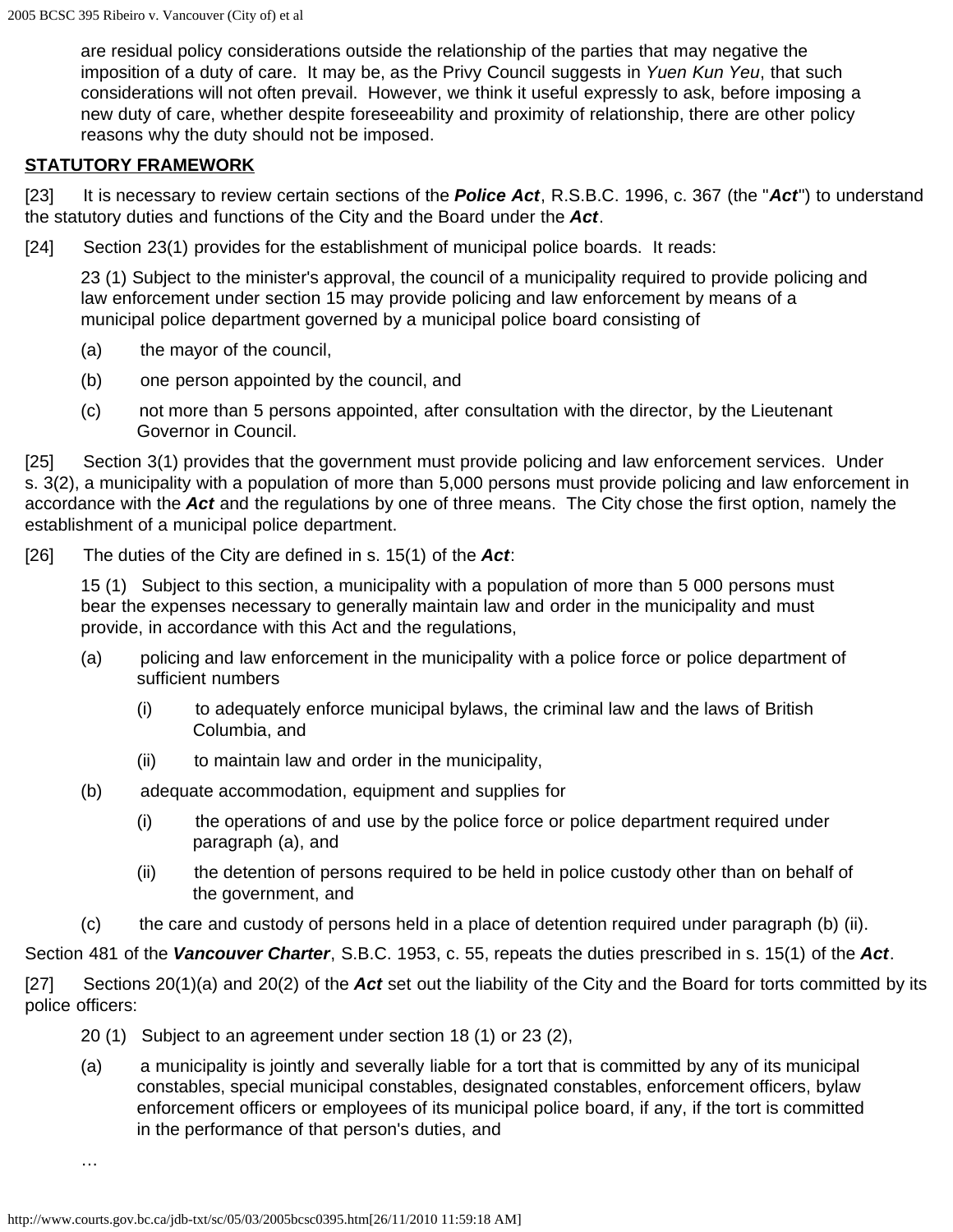(2) If it is alleged or established that any municipal constable, special municipal constable, designated constable, enforcement officer, bylaw enforcement officer or employee referred to in subsection (1) has committed a tort in the performance of his or her duties, the respective board and any members of that board are not liable for the claim.

[28] Sections 21(1) and (2) protect police officers and "any other person appointed" under the *Act* from personal liability in tort:

21 (1) In this section, **"police officer"** means a person holding an appointment as a constable under this Act.

(2) No action for damages lies against a police officer or any other person appointed under this Act for anything said or done or omitted to be said or done by him or her in the performance or intended performance of his or her duty or in the exercise of his or her power or for any alleged neglect or default in the performance or intended performance of his or her duty or exercise of his or her power.

[29] Section 21(4) confirms that the City is vicariously liable for torts committed by police officers "or any other person referred to" in s. 21(2).

[30] Sections 26(1) and (2) provide that the Board must establish a police department and appoint a chief constable:

26 (1) A municipal police board must establish a municipal police department and appoint a chief constable and other constables and employees the municipal police board considers necessary to provide policing and law enforcement in the municipality.

(2) The duties and functions of a municipal police department are, under the direction of the municipal police board, to

- (a) enforce, in the municipality, municipal bylaws, the criminal law and the laws of British Columbia,
- (b) generally maintain law and order in the municipality, and
- (c) prevent crime.

[31] Section 26(4) provides that the Board "must determine the priorities, goals and objectives" of the police department in consultation with the chief constable. Under s. 26(5):

(5) The chief constable must report to the municipal police board each year on the implementation of programs and strategies to achieve the priorities, goals and objectives.

[32] Section 27 states that the Board must prepare and submit to City Council for its approval a provisional budget for the following year.

[33] Section 28(1) provides:

28 (1) A municipal police board must make rules consistent with this Act and the regulations respecting the following:

- (a) the standards, guidelines and policies for the administration of the municipal police department;
- (b) the prevention of neglect and abuse by its municipal constables;
- (c) the efficient discharge of duties and functions by the municipal police department and the municipal constables.
- [34] The duties and functions of the chief constable and the police department are defined in s. 34:

34 (1) The chief constable of a municipal police department has, under the direction of the municipal police board, general supervision and command over the municipal police department and must perform the other functions and duties assigned to the chief constable under the regulations or under any Act.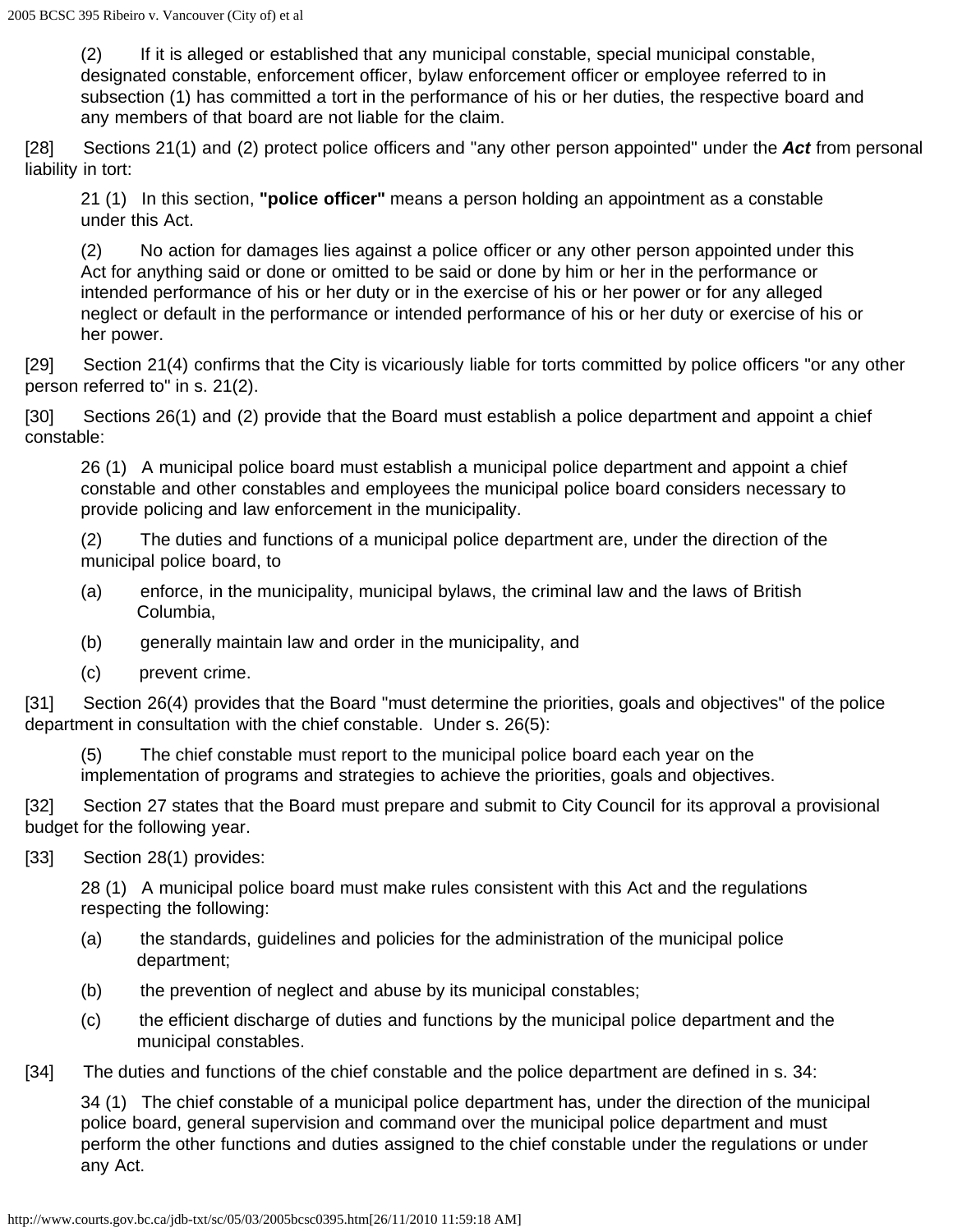(2) The municipal police department, under the chief constable's direction, must perform the duties and functions respecting the preservation of peace, the prevention of crime and offences against the law and the administration of justice assigned to it or generally to peace officers by the chief constable, under the regulations or under any Act.

[35] The scheme of the *Act*, as revealed by the foregoing sections and as it applies to the City, appears to be this:

- The City elected to establish a municipal police department.
- The City must bear the expense of maintaining law and order in the City (*i.e.*, the expenses of the police department).
- The City also elected to provide policing and law enforcement by means of a police department governed by the Board.
- The Board was required to establish a police department and appoint a chief constable.
- The Board determines the "priorities, goals and objectives" of the police department.
- The chief constable has general supervision and command of the police department. He must perform the functions and duties assigned to him under the regulations or any Act.
- The police department must perform the duties and functions assigned by the chief constable.

[36] In addition to the scheme outlined above, there appears to be an overall supervisory function that rests with the Director of Police Services, on behalf of 'the minister' under Part 8 of the *Act*. The minister is not identified in the *Act* itself. However, in *Roy v. Canada (Attorney General)*, 2005 BCCA 88, Southin J.A. held, at ¶ 5, that the minister is the Attorney General as the minister "charged" with the administration of the *Police Act*.

[37] The functions of the Director are wide-ranging, including under s. 40(1)(e):

- (e) to make recommendations to the minister on
	- (i) the minimum standards for the selection and training of officers or classes of officers,
	- (ii) the use of force by officers or classes of officers, including, without limitation, their training and retraining in the use of force, and
	- (iii) any other matter related to policing and law enforcement;

[38] This review of the statutory scheme indicates that once the Board is established, the City's duty is to pay the expenses of the police department. Once the Board has established the police department, the Board's duty is to determine the priorities, goals and objectives of the police department. Those obligations clearly fall within the realm of policy. The chief constable is charged with general supervision and command of the police department. Although not explicitly stated in the *Act*, s. 34(1) and (2) clearly contemplate that the police department will, under the direction of the chief constable, execute the policies established by the Board. Those tasks are clearly operational in nature.

[39] It is obvious from Mr. Ribeiro's pleading that exception is taken to the training, or lack thereof, of VPD officers. The only reference to training that I have located in the *Act* is in Part 8, which sets out the functions of the Director of Police Services.

#### **ANALYSIS FRAMEWORK**

[40] Following the *Anns* [*Anns v. Merton London Borough Council*, [1978] A.C. 728 (H.L.)] analysis, as refined by the Supreme Court of Canada in *Cooper*, it is necessary to ask:

- (a) was the harm that occurred to Mr. Ribeiro a reasonably foreseeable consequence of the acts or omissions of the City or the Board?; and
- (b) is there sufficient proximity between Mr. Ribeiro on the one hand and the City and the Board on the other, that it would be not unjust or unfair to recognize a duty of care here?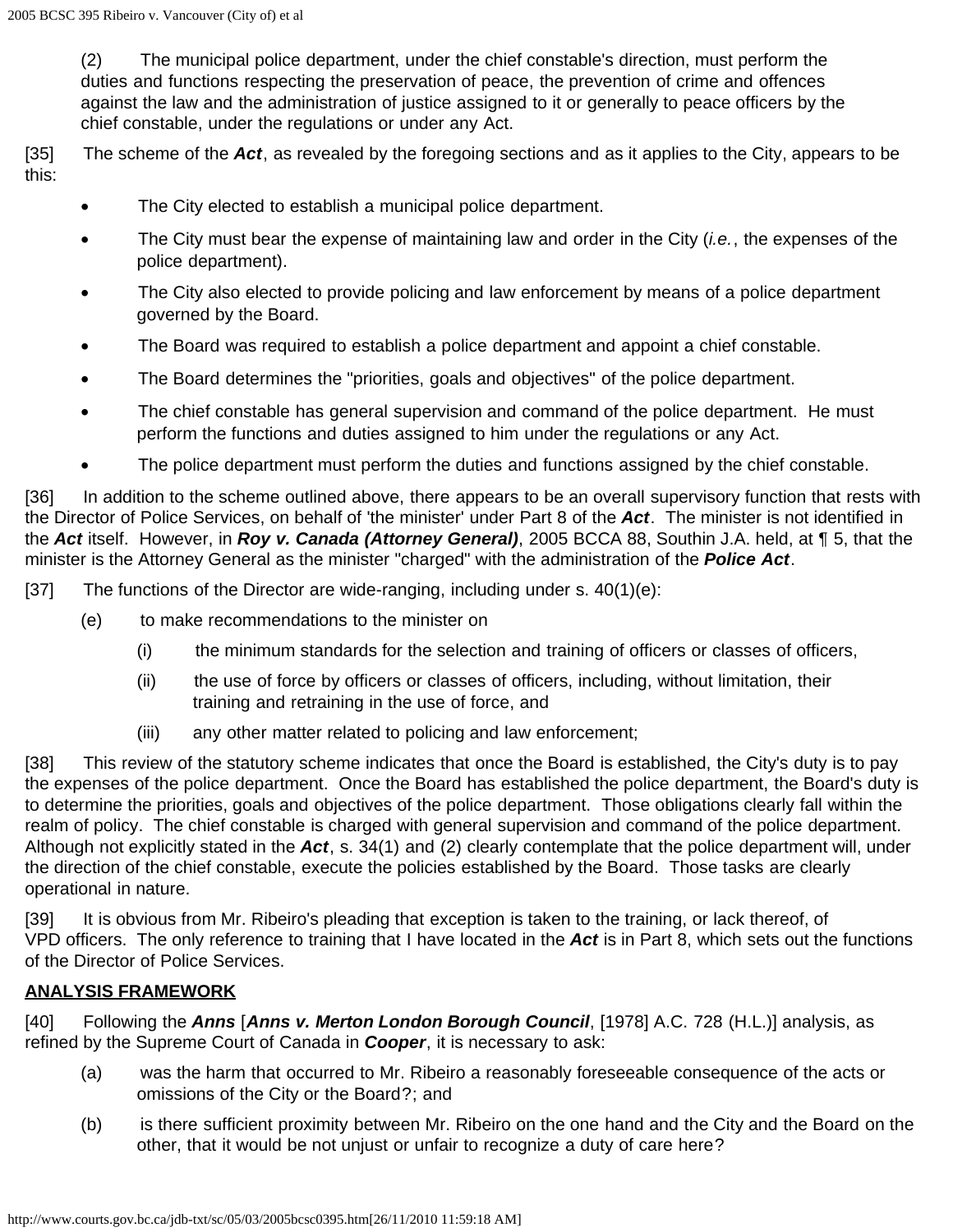[41] In other words, at this first stage of the *Anns* analysis, Mr. Ribeiro must show that the circumstances disclose both reasonably foreseeable harm and proximity sufficient to establish a *prima facie* duty of care. At this stage, the analysis is focused on factors arising from the relationship between the parties, including questions of policy. *Cooper* and the companion case of *Edwards v. Law Society of Upper Canada*, [2001] 3 S.C.R. 562 state that the starting point is to determine whether the circumstances fall into an established or analogous category of cases where proximity has been found to exist. If they do not, then the question becomes whether it is appropriate to recognize a new duty of care in the circumstances. In cases like the one at bar, where there is a governing statute, the factors giving rise to proximity must be grounded in the statute.

[42] If I find in Mr. Ribeiro's favour under (a) and (b), then foreseeability and proximity will have been established and a *prima facie* duty of care arises. I must then go on to ask:

(c) are there residual policy considerations outside the relationship between Mr. Ribeiro and the City and Board that may negative the imposition of a duty of care?

[43] At this second stage of the *Anns* test, and where, as here, one of the parties is a public body, it is appropriate to consider whether the acts or omissions complained of are properly viewed as an exercise of the body's policy-making function for which the courts have held there can be no liability in tort: *Kamloops (City) v. Neilsen,* [1984] 2 S.C.R. 2. As Cory J. noted at ¶ 18 of *Just v. British Columbia*, [1989] 2 S.C.R. 1228:

True policy decisions should be exempt from tortious claims so that governments are not restricted in making decisions based upon social, political or economic factors. However the implementation of those decisions may well be subject to claims in tort.

(See *Cooper* at ¶ 30, 38 and 41-43; and *Edwards* at ¶ 9-10.)

# **APPLICATION OF THE** *ANNS* **TEST**

[44] Mr. Ribeiro submits that he, as a mentally ill person, was in a relationship of sufficient proximity with the City and the Board that they owed him a duty to act reasonably to avoid harm to him at the hands of the police. Mr. Ribeiro says that the City and Board were aware that the existing policies and procedures for dealing with mentally ill citizens were either non-existent or ineffective. He says that, in the result, there were shootings and deaths of emotionally and mentally disturbed citizens. Mr. Ribeiro asserts that the root cause of his claim was the failure by the City and/or the Board to provide proper training for VPD officers.

[45] In this regard, Mr. Ribeiro relies on the decision in **Baiden v. Vancouver (City) Police Department** (2003), 18 B.C.L.R. (4th) 161 (S.C.), in which the court dismissed the City's application under Rule 19(24) to strike the statement of claim. The Board did not appear on the motion. That may have been because the statement of claim in *Baiden* does not allege wrongdoing by the Board. *Baiden* concerned a claim for wrongful trespass, negligent injury, and failure to follow guidelines made against the police.

[46] Although there are obvious similarities between *Baiden* and the case at bar, it is apparent from the decision in *Baiden* that the arguments and authorities presented on this application were not argued in *Baiden*. Consequently, the court did not conduct an *Anns* analysis and did not consider whether the City and the Board were in sufficient proximity to Mr. Baiden to justify a finding of an independent duty of care owed to him. I therefore conclude that I am not bound to follow *Baiden*: *Re Hansard Spruce Mills Ltd.*, [1954] 4 D.L.R. 590 (B.C.S.C.).

[47] The City and the Board both argue that there is insufficient proximity between them and Mr. Ribeiro to establish a *prima facie* duty of care.

## **The City**

[48] It is certainly arguable that it was reasonably foreseeable that if the City failed to fulfill its obligations under the *Act*, then Mr. Ribeiro could be harmed. However, that reasonable foreseeability must be accompanied by something more. There must also be proximity.

[49] There can be no question that the City's sole statutory duty in relation to policing matters, after providing for the establishment of a police force, is to bear the expenses generally necessary to maintain law and order in the City. As the City notes, that duty is owed to the public as a whole and not to any one individual. Indeed, the protection of individual members of the public is not one of the purposes of the *Act*. Policing, as one of the myriad of the City's funding obligations, must be balanced with the City's other obligations. Decisions made by the City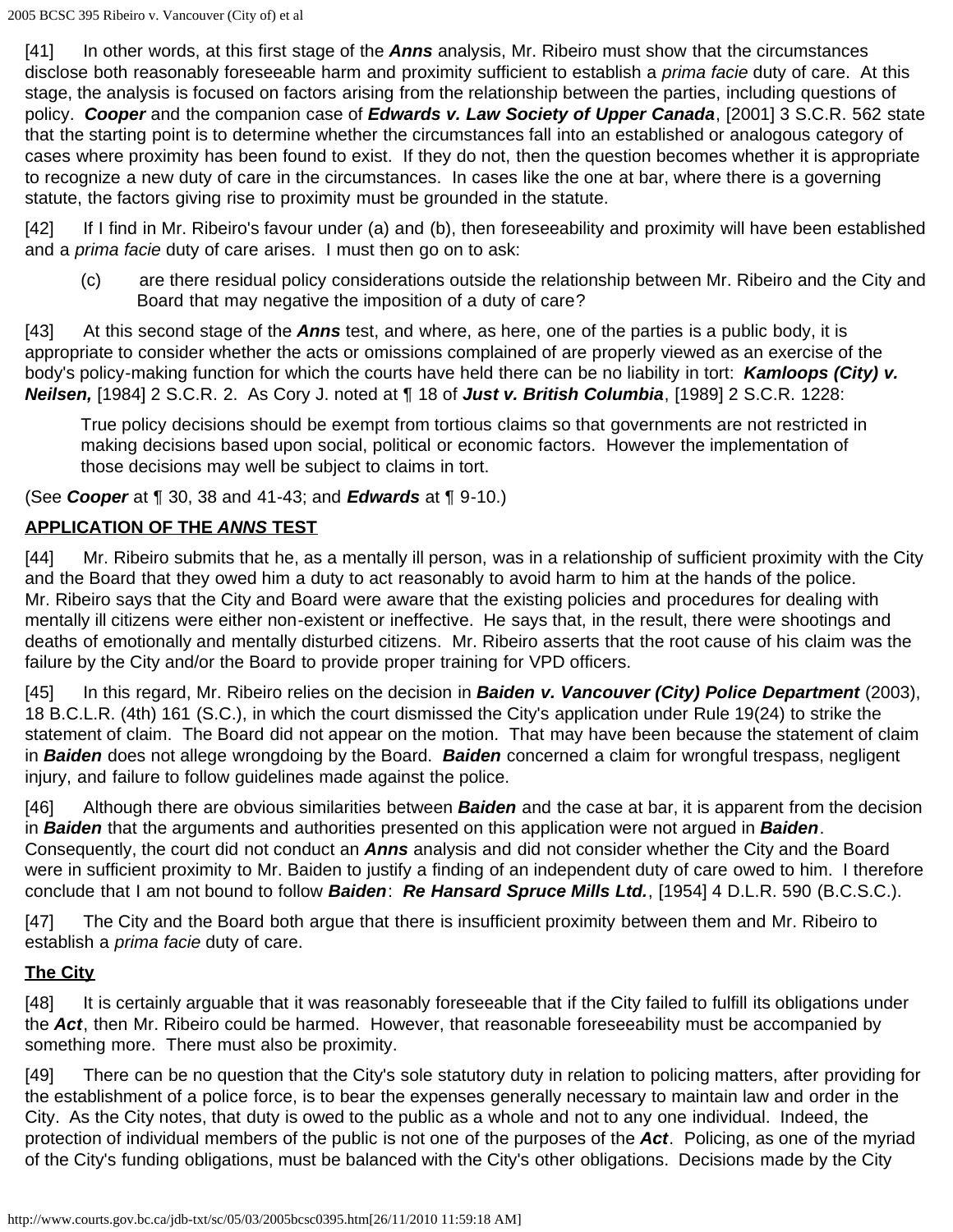involving the balancing of objectives is consistent with public rather than private law duties. There is no indication that the City is in a relationship with Mr. Ribeiro that is any different than that which exists between the City and any of its citizens.

[50] There is no indication that Mr. Ribeiro's claim against the City falls into an established or analogous category of cases where a duty of care has been imposed. The question is whether it is appropriate to recognize a new duty of care in these circumstances. As noted above, the factors giving rise to such a duty must be grounded in statute. Here, the statute provides only that the City shall be responsible for funding the police department.

[51] In *R. v. Schedel* (2003), 184 B.C.A.C. 166, Southin J.A. stated at ¶ 98 that criticism of a search policy established by the VPD "is properly directed to the Police Board." After reviewing the relevant sections of the *Act*, she concluded at ¶ 100 that "By virtue of these provisions, the responsibility for all polices of the City of Vancouver Police Force rests squarely on the Police Board of this City." This finding confirms that the obligations of the City under the statutory scheme are quite limited, which in turn supports the conclusion that the requisite degree of proximity in respect of the City has not been established in this case.

[52] On the first stage of the *Anns* test there is an obvious absence of the required proximity between Mr. Ribeiro and the City. The nature of the relationship between Mr. Ribeiro and the City, and the City's limited role under the statutory policing scheme, indicate that it would not be just to impose a duty of care in these circumstances. Even if Mr. Ribeiro were able to satisfy the first part of the *Anns* test and establish a *prima facie* duty of care, I would nevertheless find that such a duty of care is negated by residual policy considerations.

[53] As I have noted, the City's obligations under the *Act* are limited to electing the mode by which police services will be provided and providing the funding necessary to provide those services. It does so through resolutions that are legislative acts: *Birch Builders Ltd. v. Esquimalt (Township)* (1990), 90 D.L.R. (4th) 665 (B.C.C.A.). The decisions concerning the police budget are part of the City's overall allocation of monetary resources and require a balancing of many objectives.

[54] As the court noted in *Kimpton v. Canada (Attorney General)* (2002), 9 B.C.L.R. (4th) 139 (S.C.), aff'd (2004), 23 B.C.L.R. (4th) 249 (C.A.), at ¶ 63:

To the extent that the Province negligently governs, the voting public may impose a political consequence at an election. As stated in *A.O. Farms*, however, "Government when it legislates, even wrongly, incompetently, stupidly or misguidedly is not liable in damages."

[55] The City's obligations amount to policy decisions that do not give rise to an independent private law duty of care. Furthermore, as the City argues, if the City owed a private law duty of care for failure to provide adequate resources for policing mentally ill persons, a similar duty would be owed to other groups likely to be affected by the allocation of police resources. Such indeterminate liability would negate a *prima facie* duty of care.

[56] In effect, Mr. Ribeiro is asking the court to find that the City owed special duties to a certain class of persons, namely the mentally ill. This is plainly not the duty imposed on the City by the statute, which is owed to the general public as a whole and is a public not private law duty. It would be inappropriate to read certain duties owed to certain classes of persons into the statutory scheme.

## **The Board**

[57] The Board argues that the relationship between it and Mr. Ribeiro does not fall into a recognized category of proximity such as those set out in *Cooper* at ¶ 36.

[58] Mr. Ribeiro says that his claim is analogous to the circumstances in *Just*, where the Supreme Court of Canada held that governmental authorities who have undertaken a policy of road maintenance are held to owe a duty to execute the maintenance in a non-negligent manner. As noted above, the scheme under the *Act* makes the Board responsible for setting policies for the VPD. It is therefore arguable, for example, that the Board owed a duty of care to ensure that the Board develop adequate policies for the policing of the City's citizens.

[59] However, as was the case with the City, Mr. Ribeiro must establish sufficient proximity between himself and the Board before a *prima facie* duty of care will be imposed. It is clear from the *Act* that the Board's function is to determine the "priorities, goals and objectives" of the police department. That is classically a policy function. The execution of the policies are, under s. 34(2) of the *Act*, left to the chief constable. As was the case in *Odhavji*, the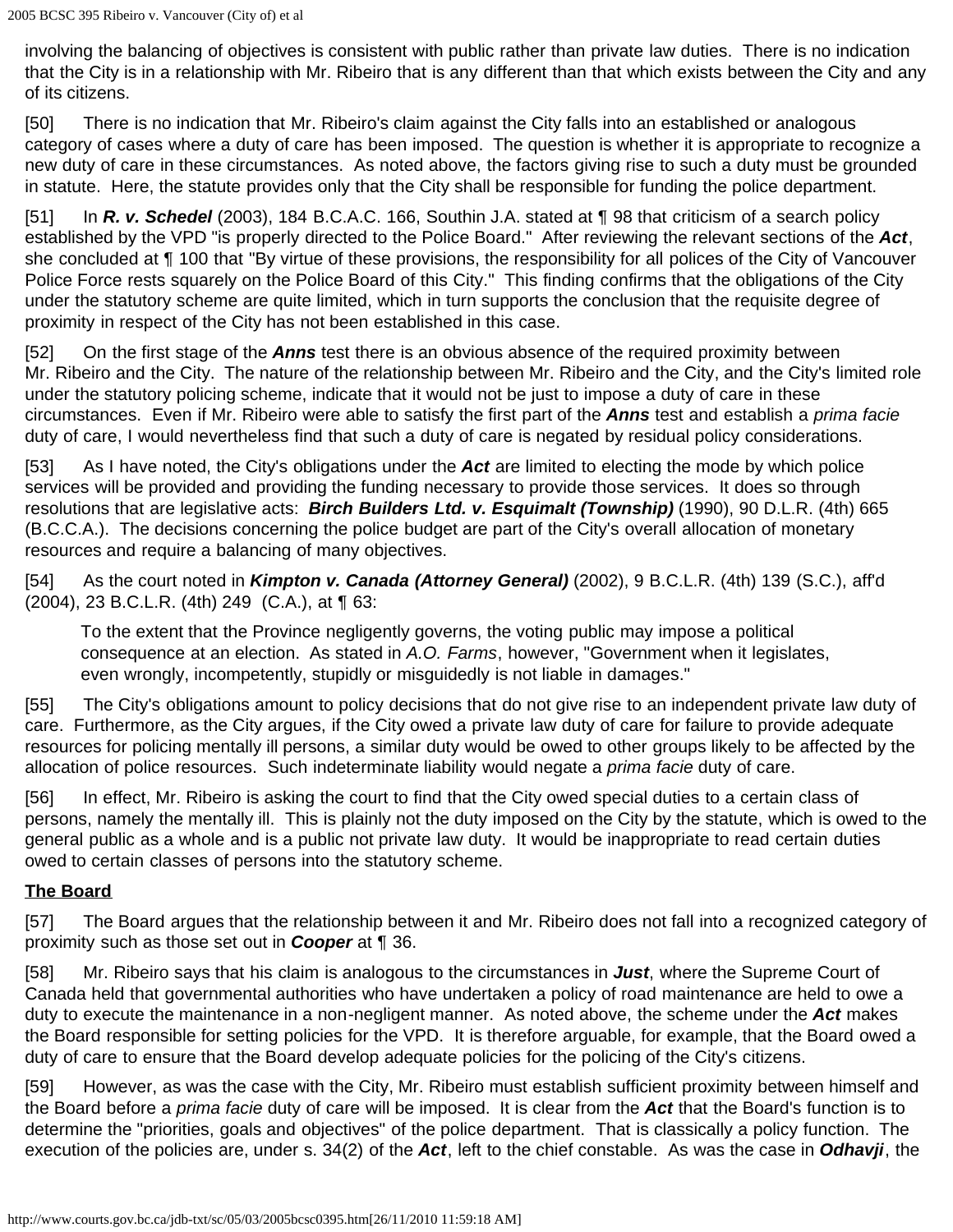Board is "much further in the background than the chief." There is nothing in the *Act* to suggest that the Board is involved in the supervision of the day-to-day conduct of the police officers. As in *Odhavji*, the Board supervises the chief constable who, in turn, supervises the members of the police force.

[60] Mr. Ribeiro emphasized his pleading that the City and/or the Board have historically failed to provide adequate resources and training to the police to properly deal with mentally ill persons. Mr. Ribeiro relies on the *dicta* in *Odhavji* at ¶ 66:

It is possible, I concede, that circumstances might arise in which the Board is required to address a particular problem in order to discharge its statutory obligation to provide adequate and effective police services. If there was evidence, for example, of a widespread problem in respect of the excessive use of force in the detention of visible minorities, the Board arguably is under a positive obligation to combat racism and the resultant use of excessive force.

Mr. Ribeiro thus asserts that in pleading other instances of excessive force against other mentally ill persons, and in not confining the claim to Mr. Ribeiro, a positive obligation arises for the Board to properly deal with mentally ill persons and to avoid the use of excessive force.

[61] I note, however, that the Court in *Odhavji* concluded its remarks in ¶ 66 with the following passage:

But as a general matter, courts should be loath to interfere with the Board's broad discretion to determine what objectives and priorities to pursue, or what policies to enact in pursuit of those objectives. Suffice it to say, the Board's decision not to enact additional policies or training procedures in respect of s. 113(9) does not constitute a breach of its obligation to provide "adequate and effective" police services.

[62] The unique problem posed by mentally ill persons is that they are not a "visible" minority. They may behave in a manner that is unusual, but that behaviour may not necessarily categorize them as mentally ill. Mr. Ribeiro has pleaded that members of the VPD have, in the past, wounded or killed citizens who suffer from mental illness and has provided a list of specific incidents. But again, the duties owed by the Board under the statutory scheme are owed to the general public as a whole, not to a particular class of persons, and are inherently public and political in nature. The statute imposes an obligation to provide policing services and it would not be appropriate to 'read in' other specific duties. I therefore do not accept that the situation that the Supreme Court suggested might arise in *Odhavji* arises in the case at bar so as to impose a positive private law obligation on the Board. In effect, Mr. Ribeiro is attempting to litigate a social policy issue by means of a tort claim. The law is clear that the issues raised by Mr. Ribeiro in his independent tort claims against the City and the Board are more appropriately dealt with in the political and legislative context, rather than in the courts.

[63] In these circumstances, I conclude that the Board, whose primary function is to determine the policies of the police department and govern the police department, is not in a relationship of sufficient proximity with Mr. Ribeiro to justify imposing a *prima facie* duty of care. I find that the first part of the *Anns* test has not been met with respect to the Board.

[64] As with the City, even if there were a *prima facie* duty of care established, I find that it would be negatived by residual policy considerations. The Board's decisions relating to the nature of mental health policies and the amount of funding and resources allocated to such matters are clearly within the realm of policy and not subject to interference by the court.

[65] The City and the Board both emphasize that under the *Act* there is a clear right and opportunity for aggrieved persons such as Mr. Ribeiro to sue for alleged torts. The City is liable for such torts. Mr. Ribeiro, if he establishes his claim, is guaranteed payment of any judgment awarded to him.

[66] Mr. Ribeiro nevertheless argues that his claim may not be fully recoverable unless those responsible for the training of police officers are defendants in the action. Mr. Ribeiro posits the proposition that if the police were trained to shoot mentally ill persons and the person or body responsible for such arguably negligent training is not before the court, then Mr. Ribeiro is without a remedy.

[67] The City is obviously not responsible for training police officers under the *Act*. Nor is the Board. Mr. Ribeiro argues that some body is responsible for making the decisions that ground his claim. He submits that the importance of determining who that body is arises from his claim for punitive damages. Mr. Ribeiro argues that if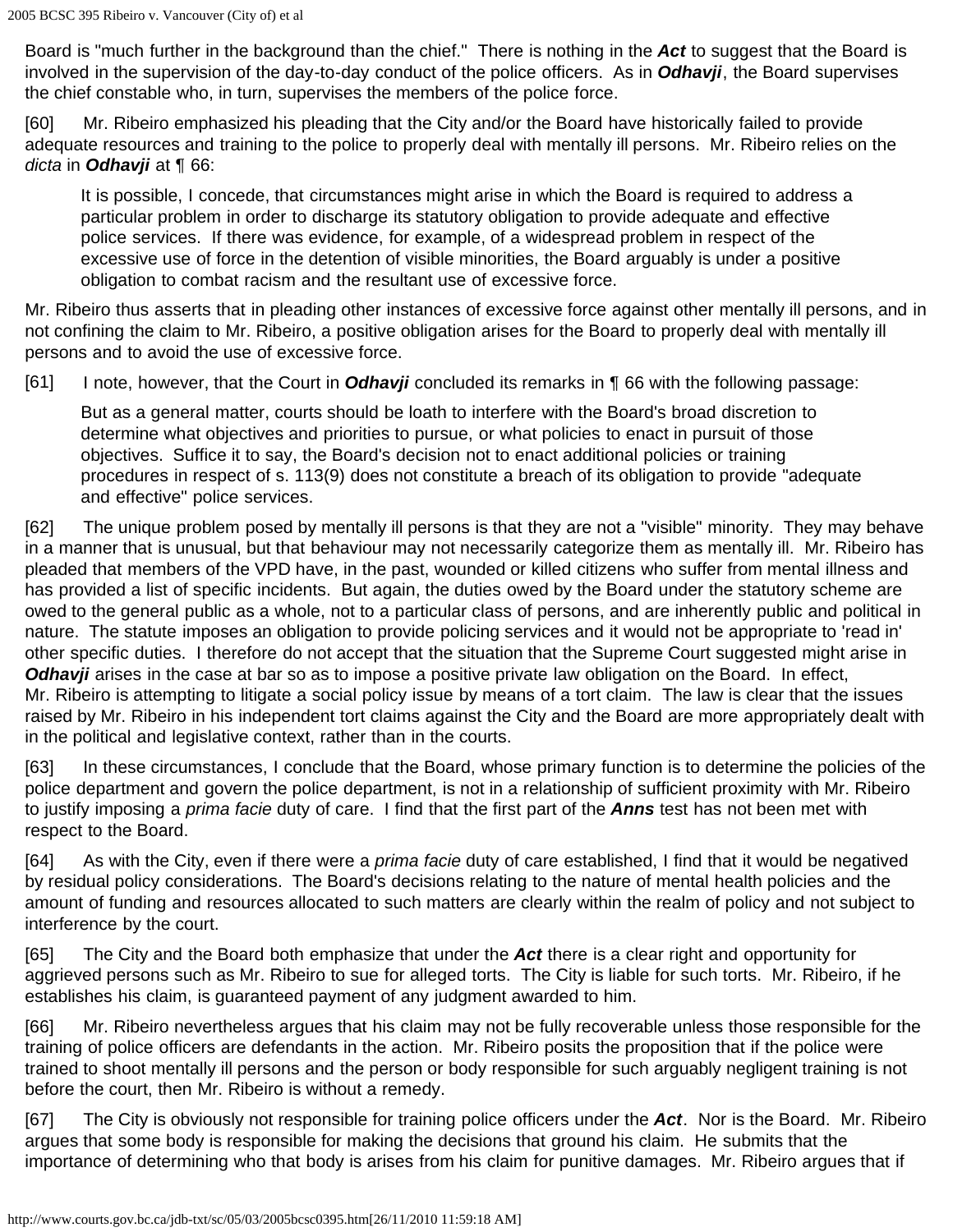the police were trained to shoot mentally ill persons, then individual police officers would not likely be found liable for punitive damages. He thus argues that there is a need to identify and potentially hold liable the person or body who trained the police in an arguably negligent manner. That person or body might be liable for punitive damages as a mechanism of punishing and deterring similar negligent conduct.

[68] I am not persuaded that Mr. Ribeiro will be deprived of his claim to punitive damages if the person or body responsible for training the VPD is not a party. The City is liable for the torts of police officers. Punitive damages may be imposed vicariously or against an employer "if a managerial agent of the employer has acted recklessly in engaging or retaining the employee with the resultant foreseeable danger of harm of the type which occurred here": *R.(G.B.) v. Hollett* (1996), 139 D.L.R. (4th) 260 (N.S.C.A.) at 320; leave to appeal refused, [1996] S.C.C.A. No. 541.

[69] However, based on the pleadings as they currently stand, Mr. Ribeiro does not allege that individual defendant police officers were negligently trained or supervised. Rather, he claims that the entire police department was negligently trained and supervised. That pleading raises the claims in ¶ 55 to 66 of the statement of claim from the operational level to the policy level. As such, it is outside the ambit of the court's ability to interfere.

[70] Mr. Ribeiro also placed some emphasis on the decisions in *Mah v. Vancouver* (2000), 4 C.P.C. (5th) 232 (B.C.S.C.) and *Doern v. Phillips (Public Trustee of)* (1994), 2 B.C.L.R. (3d) 349 (S.C.). Those decisions do not assist Mr. Ribeiro. In *Mah*, the claim arose out of the allegedly negligent conduct of a city employee. In the case at bar, the police officers are not employees of the City. In *Doern*, there was no allegation of an independent tort committed by the City. The liability of the City was by virtue of s. 20 of the *Act* for the negligent conduct of the police officers involved in a police chase.

[71] I must also address the issue of whether the City and/or the Board enjoy immunity from independent tort claims made against them. As noted above, the Court of Appeal in *Schedel* held that the City was not responsible for policy decisions. Rather, the responsibility was in the exclusive purview of the Board. The immunity of the Board, in turn, was addressed in the decision in *Frimpong v. Gillespie*, [1999] B.C.J. No. 524 (S.C.) (QL). Master Barber held that members of the Board are protected from personal liability by virtue of s. 21(2) of the *Act*. At ¶ 10-11, the court reasoned:

10. The Board is comprised of individuals who could be sued in their own name as members of the Board unless they were excluded from personal liability. While section 8(5) of the Ontario Act provided for an exclusion of liability under contract in 1980, there was no comparable section to section 21(2) of the *Police Act* of British Columbia mentioned above. In British Columbia members of the Vancouver Police Board are protected from personal liability by section 21(2) of the *Police Act*.

11. Question still remains though whether or not the Vancouver Police Board, *qua* Board, could be sued in its own name. As there is no comparable section to section 8(5) of the Ontario Act in British Columbia, and as it cannot be shown that the Board is *qu*a, the Board is a juridical entity, the argument of the plaintiff fails. If I am wrong in that regard, then as the Board is appointed pursuant to section 23, I think that the Board would be included under section 21(2) and thus protected from liability.

The Board relied on this decision in support of its argument that the Board was not a juridical entity and could therefore not be sued in its own name.

[72] While it is clear that the learned Master was correct in concluding that s. 21(2) of the *Act* protected individual members of the Board from liability in their individual capacities, the conclusion that the Board *qua* Board was not a juridical entity and could therefore not be sued in its own name has been criticized: see P. Ceyssens, *Legal Aspects of Policing*, looseleaf ed. (Earlscourt Legal Press, Inc., 1994) at p. 4-18.

[73] In *London (Township) Board of Commissioners of Police v. Western Freight Lines* (1962), 34 D.L.R. (2d) 689 (Ont. C.A.), the Court noted that the police board was a statutory entity and that "the right to sue and the liability to be sued may be conferred by statute upon such an entity either expressly or by implication." While the *Act* contains no express provision on this point (unlike the statutes of some other provinces), it would seem that by implication the Board must be a juridical entity capable both of suing and being sued.

[74] I am bolstered in this conclusion by the number of cases in which various police boards have been sued,